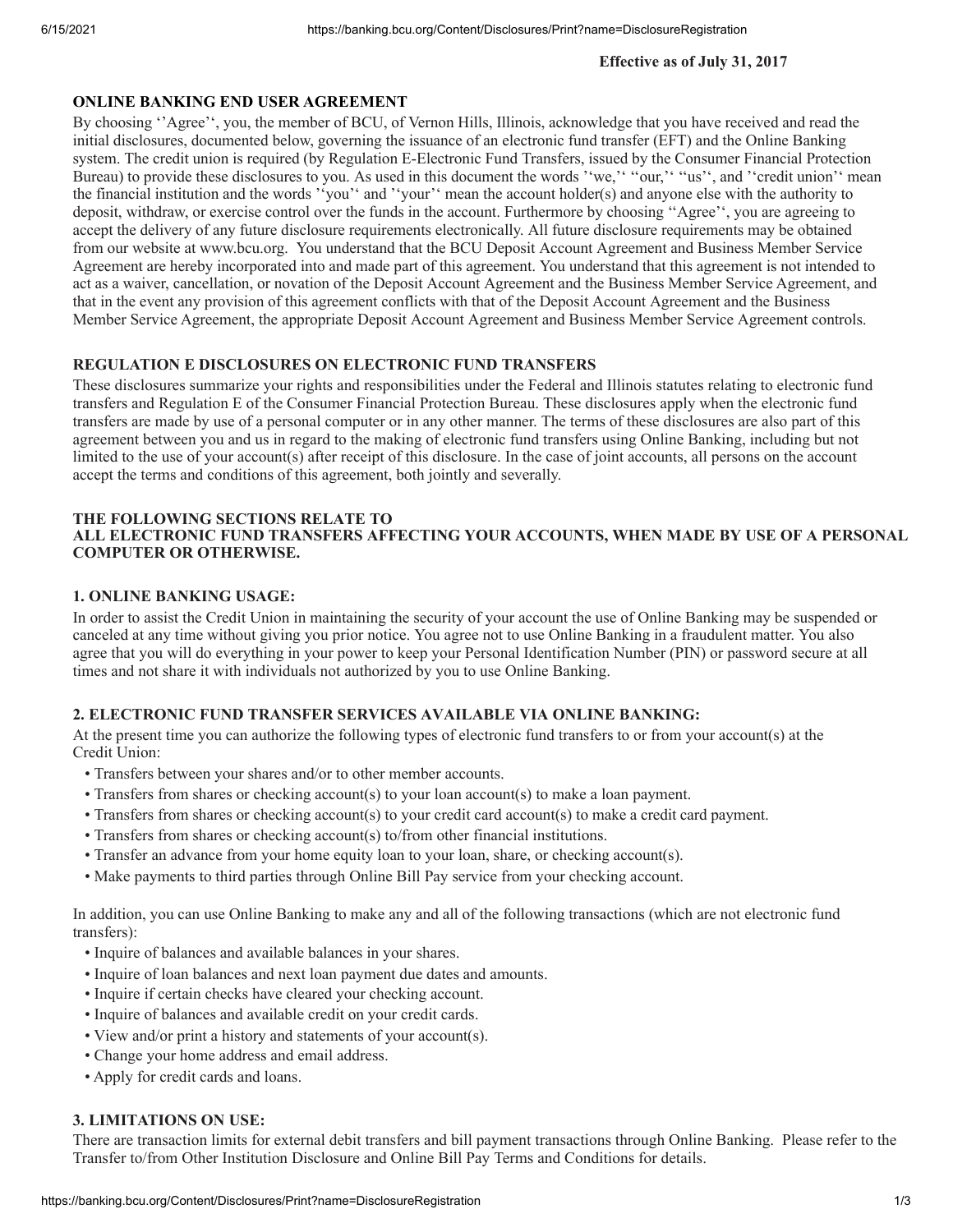## **4. FEES:**

You understand there may be fees for Online Banking and Bill Payment Services. You agree to pay the amount listed in the appropriate Fee Schedule for these Services, if any. You understand that we may change these fees from time to time. Fee information is located on our website at www.bcu .org/Legal/Terms-o-Use in the Online Bill Payment Terms and Conditions, and the Service and Fee Schedule in the Deposit Account Agreement and the Business Member Service Agreement.

## **5. DOCUMENTATION OF ELECTRONIC FUND TRANSFERS:**

You will get a statement of each account every month if electronic funds transfers are made to or from your account during the month. In any case you will get a statement of your share account quarterly and your checking account monthly as long as your account is not dormant

## **6. CONSUMER LIABILITY:**

Generally. Tell us at once if you believe your Online Banking account has been compromised. Promptly telephoning is the best way of keeping your possible losses down. You could lose all the money in your account (plus your maximum overdraft line of credit). If you tell us within 2 business days after you learn your Online Banking account has been compromised, you can lose no more than \$50 if someone used Online Banking without your permission. If you do NOT tell us within 2 business days after you learn that your Online Banking account has been compromised, and we can prove we could have stopped someone from using Online Banking without your permission if you had told us, you could lose as much as \$500. Also, if your statement shows transfers that you did not make, tell us at once. If you do not tell us within 60 days after the statement was mailed to you, you may not get back any money you lost after the 60 days if we can prove that we could have stopped someone from taking the money if you had told us in time. If a good reason (such as a long trip or a hospital stay) kept you from telling us, we will extend the time periods. If you believe that Online Banking has been compromised or that someone has transferred or may transfer money from your account without your permission, call or write us at the telephone number or address listed in this document.

#### **7. ERRORS OR QUESTIONS:**

In case of errors or questions about your electronic transfers, call or write us at the telephone number or address listed in this document, as soon as you can, if you think your statement is wrong or if you need more information about a transfer listed on the statement. We must hear from you no later than 60 days after we sent the FIRST statement on which the problem or error appeared.

- Tell us your name and account number.
- Describe the error or the transfer you are unsure about, and explain as clearly as you can why you believe it is an error or why need more information.
- Tell us the date and dollar amount of the suspected error.

If you tell us orally, we may require that you send us your complaint or question in writing within 10 business days. Every day is a business day except Saturdays, Sundays and Federal Holidays. We will determine whether an error occurred within 10 business days (20 business days if the transfer involved a new account) after we hear from you and will correct any error promptly. If we need more time, however, we may take up to 45 days (90 days if the transfer involved a new account or a foreign-initiated transfer) to investigate your complaint or question. If we decide to do this, we will credit your account within 10 business days (20 business days if the transfer involved a new account) for the amount you think is in error, so that you will have the use of the money during the time it takes us to complete our investigation. If we ask you to put your complaint or question in writing and we do not receive it within10 business days, we may not provisionally credit your account. Your account is considered a new account for the first 30 days after the first deposit is made, unless each of you already has an established account with us before this account is opened. We will tell you the results within three business days after completing our investigation. If we decide that there was no error, we will send you a written explanation. You may ask for copies of the documents that we used in our investigation.

## **8. STOPPING PREAUTHORIZED PAYMENTS:**

Right to stop payment and procedure for doing so. If you have told us in advance to make regular payments out of your account, you can stop any of these payments. Here is how: Call or write us at the telephone number or address listed in this agreement in time for us to receive your request 3 business days or more before the payment is scheduled to be made. If you call, we will also require you to put your request in writing (may be faxed) and get it to us within 14 days after you call. We will charge you a fee for each stop-payment order you give in accordance with the appropriate Fee Schedule for this Service located in Deposit Account Agreement and the Business Member Service Agreement. Notice of varying amounts. If these regular payments may vary in amount, the person you are going to pay will tell you, 10 days before each payment, when it will be made and how much it will be. (You may choose instead to get this notice only when the payment would differ by more than a certain amount from the previous payment, or when the amount would fall outside certain limits that you set.) Liability for failure to stop payment of preauthorized transfer. If you order us to stop one of these payments 3 business days or more before the transfer is scheduled, and we do not do so, we will be liable for your losses or damages. Online bill payments are not regarded as preauthorized payments and are not subject to the above written terms.